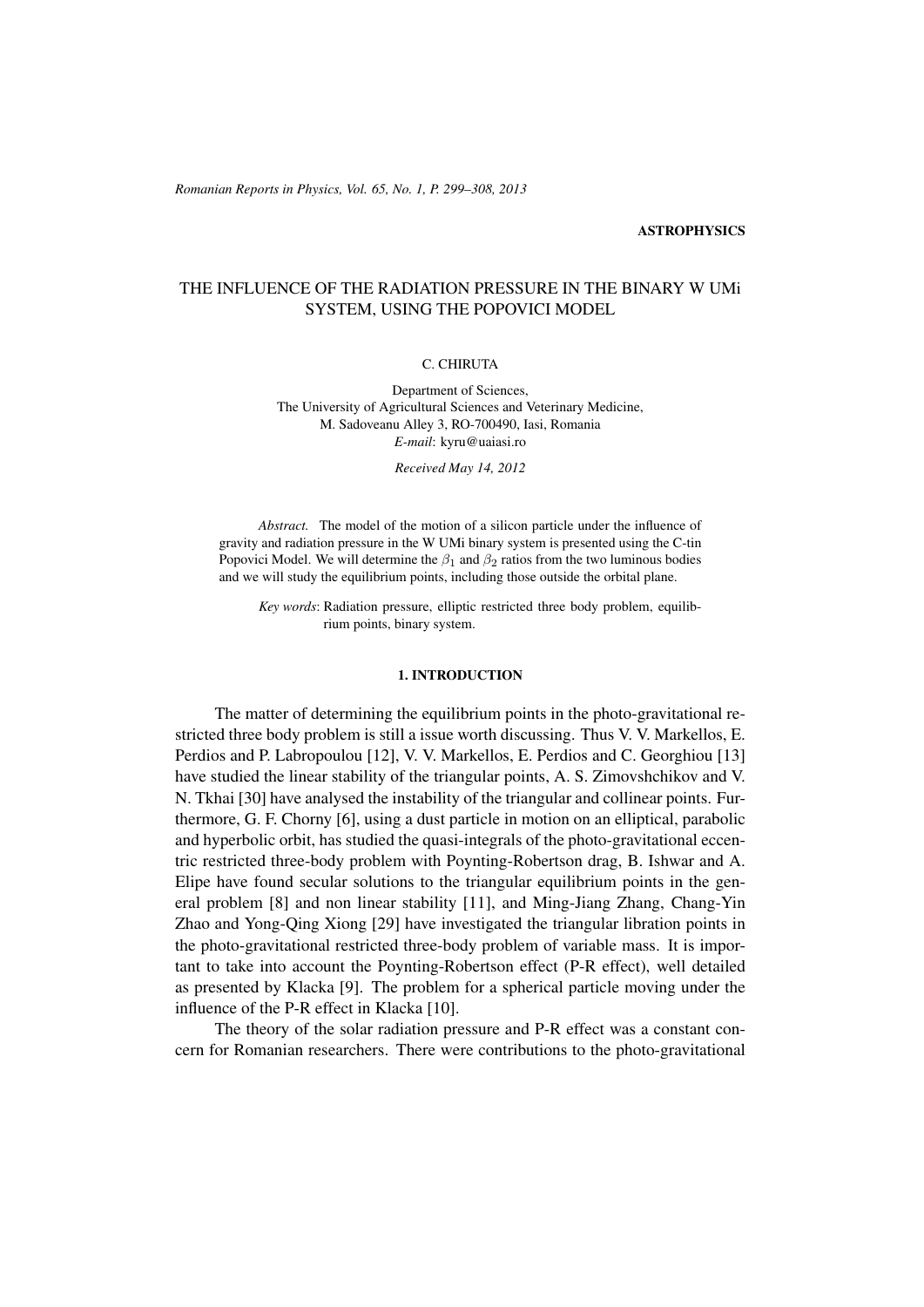300 C. Chiruta 2

problem of the two bodies by determining the positions of the equilibrium points in the works of Mira-Cristina Anisiu [1–3], the type of state points by M. Barbosu and T. Oproiu [4], the simulation of the test particles in the photo-gravitational field of the different binary systems (for example, the movement of an ice particle in the photo-gravitational field of the RW Tauri binary done by Rodica Roman [25] or studies using McGehee variables, V. Mioc and Cristina Blaga [14,15], made a qualitative analysis of the differential equation system and most recently Ioannis Haranas and V. Mioc [7].

We describe Constantin Popovici model within the photo-gravitational problem of two and three bodies. We begin with the photo-gravitational circular restricted problem of the two bodies, of which only one is alight, we extend the problem to the three body circular situation and we finish with the pattern in the case of the photo-gravitational elliptical restricted problem of the three bodies when the two primary bodies light. The application at the end of the paper refers to the analysis of ratio between the radiation force and the force of gravity reacting on the test particle corresponding to both primary elements in a binary system, depending on the true anomaly parameter.

The dependency of libration points of the three body restricted problem and the movement stability in their neighbourhood are searched when we take into consideration the effects of the light pressure; we consider the W UMi binary system, the test particle being a silicon grain where we determined numerically the coordinates of the collinear and triangular libration points and we established that there are no state points outside the orbital plan in this binary system.

# 2. BASIC EQUATIONS

At the beginning of this section we describe the photo-gravitational problem of two bodies - Constantin Popovici model. Then, we make an extension of the pattern to the case of the photo-gravitational restricted problem of the three bodies, of which only one is more luminous.

In C. Popovici model for the force projection towards the vector radius we have the expression

$$
F = -\frac{A}{r^2} + \frac{R}{r^2} - \frac{R\dot{r}}{cr^2},\tag{1}
$$

where the first term  $-A/r^2$  is the Newton attraction force (A is the attraction body at the unit of distance  $r = 1$ ,  $R/r^2$  is the force determined by the pressure of the central body light  $(R -$  the repulsion determined by the light pressure at the unit of distance), while the last one  $R\dot{r}/cr^2$  introduced by Popovici [18] is an increase in the attraction determined by the light finite velocity.

The relativistic fair analysis of this problem was formulated by H. P. Robertson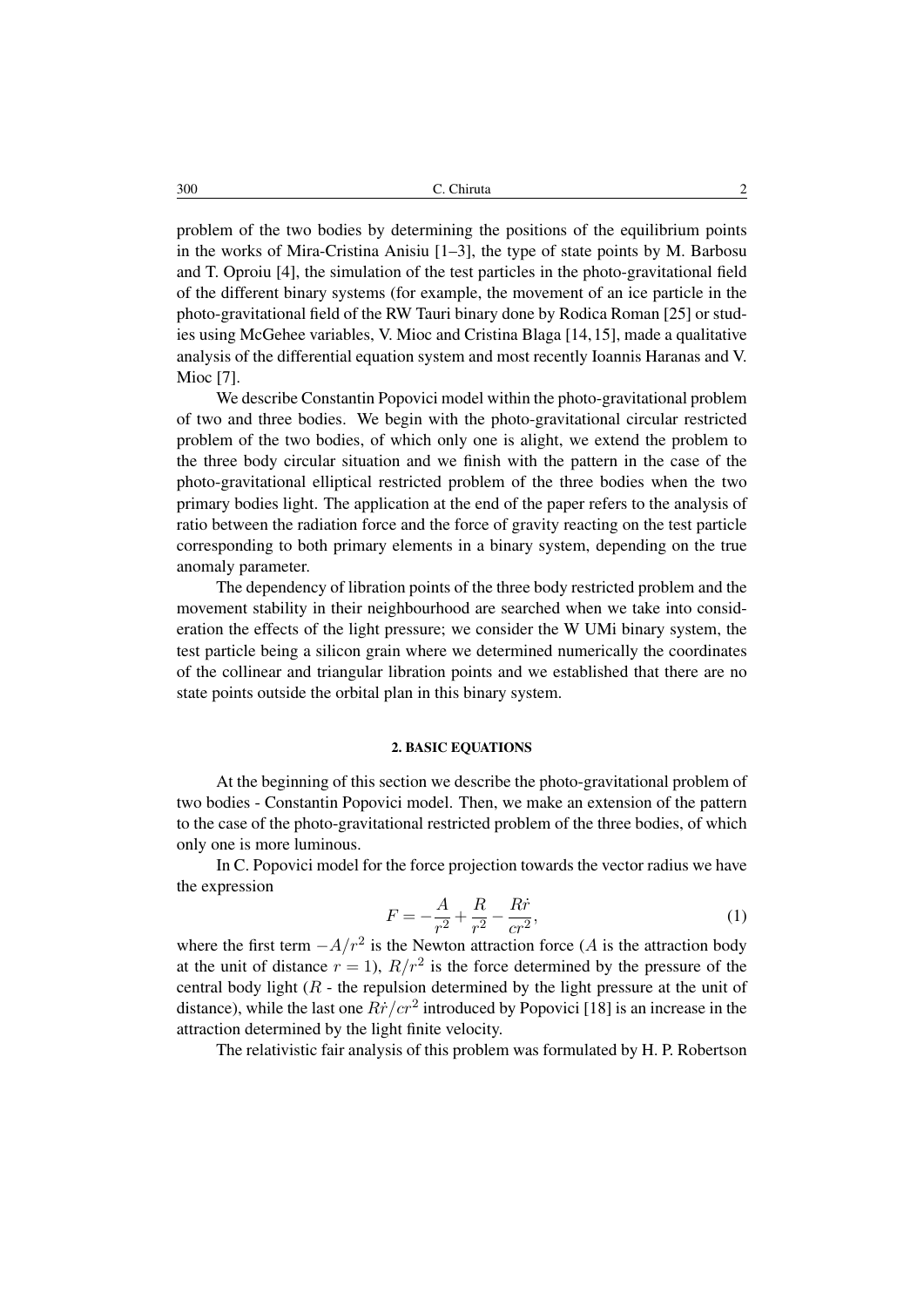[24], who proved that, up to the first order in  $v/c$ , the total force due to the light pressure is given by the expression:

$$
\vec{F}_{rad} = \vec{F}_1 + \vec{F}_2 + \vec{F}_3 = F_p \frac{\vec{r}}{r} - F_p \frac{\vec{v} \cdot \vec{r}}{cr} \cdot \frac{\vec{r}}{r} - F_p \frac{\vec{v}}{c},\tag{2}
$$

where  $F_p$  is the radiation pressure size,  $\vec{r}$  the position vector of P - test particle, related to the radiation source  $S$ ,  $\vec{v}$  the corresponding velocity vector and  $c$  the velocity of light. The first term,  $\vec{F}_1$ , is the radiation pressure, the second term,  $\vec{F}_2$ , is the Doppler effect of the incidence radiation, while the third,  $\vec{F}_3$ , is due to the corresponding absorption and retransmission of one part of the incidence radiation. The last two terms taken together make up the Poynting-Robertson effect [20].

Let's use Popovici notation [5]:

$$
F_p = \frac{R}{r^2},\tag{3}
$$

where  $R = F_p |_{r=1}$  If we take into account that  $\dot{r} = \vec{v}\vec{r}/r$  then eq. (2) becomes:

$$
\vec{F}_{rad} = \frac{R}{r^2} \cdot \frac{\vec{r}}{r} - \frac{R}{r^2} \cdot \frac{\dot{r}}{c} \cdot \frac{\vec{r}}{r} - \frac{R}{r^2} \frac{\vec{v}}{c} = \frac{R}{r^2} \left( 1 - \frac{\dot{r}}{c} \right) \frac{\vec{r}}{r} - \frac{R}{r^2} \frac{\vec{v}}{c}.
$$
 (4)

Let us denote by  $\vec{F}_{PR} = R/r^2 \cdot \dot{r}/c \cdot \vec{r}/r + R/r^2 \cdot \vec{v}/c$ , the Poynting-Robertson (PR) effect, and by  $\vec{F}_{CP} = R/r^2 \cdot \dot{r}/c \cdot \vec{r}/r$  the Popovici's correction term (CP). We observe that:

$$
\vec{F}_{CP} = \vec{F}_{PR} \vert_{\vec{v}/c=0} \,. \tag{5}
$$

We note that for Popovici's model the orbital energy is not conserved. According to Stiefel and Scheifele [27], the Keplerian energy (per mass unit) is given by:

$$
E_k = \frac{v^2}{2} - \frac{\mu}{r},\tag{6}
$$

where  $\mu = G(M+m) \approx GM = A$ ,  $m \ll M$ . For the perturbed two-body problem, we know the equation:

$$
\frac{dE_k}{dt} = (\vec{v}, \vec{p}),\tag{7}
$$

where the parenthesis on the right-hand side denote the *scalar product* of the vectors  $\vec{v}$  and  $\vec{p}$ , and  $\vec{p}$  represents forces other than central attraction which act on the particle of the mass m.

In our case  $\vec{p} = \vec{F}_{rad}$ , and, taking into account Eq. (2), there is obtain:

$$
\frac{dE_k}{dt} = (\vec{v}, \vec{F}_{rad}) = (\vec{v}, \vec{F}_1) + (\vec{v}, \vec{F}_2) + (\vec{v}, \vec{F}_3)
$$
\n
$$
= -\frac{d}{dt} \left(\frac{R}{r}\right) - \frac{R}{c} \left(\frac{\dot{r}}{r}\right)^2 - \frac{1}{c} v^2.
$$
\n(8)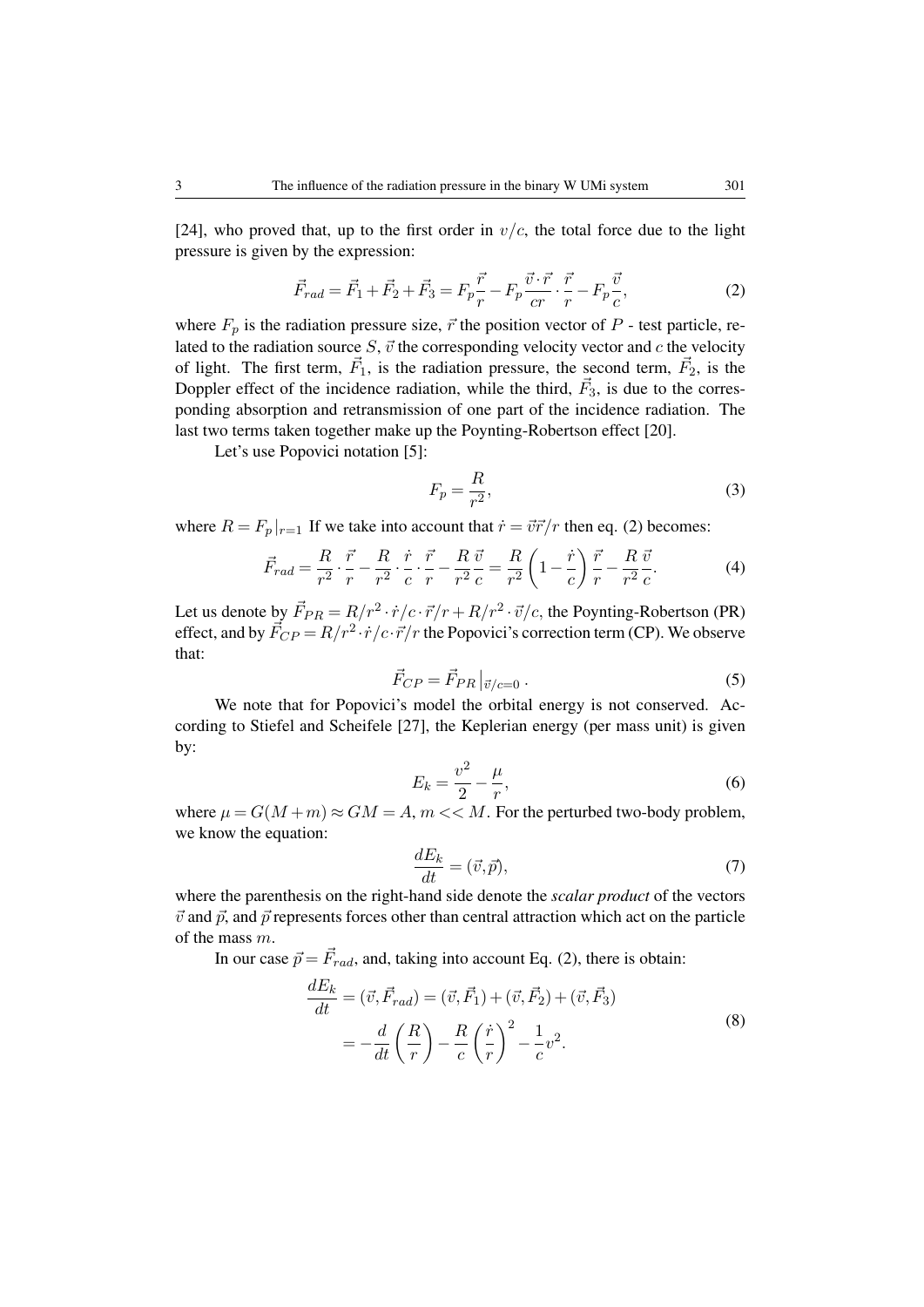If we denote by

$$
E = E_k + \frac{R}{r} = \frac{v^2}{2} - \frac{A - R}{r} = \frac{v^2}{2} - \frac{k}{r},\tag{9}
$$

then, from Eq.(8), results:

$$
\frac{dE}{dt} = -\frac{R}{c} \left(\frac{\dot{r}}{r}\right)^2 - \frac{1}{c} v^2.
$$
\n(10)

If in Eq. (10), we consider  $v^2/c = 0$  we recover the following Popovici's theorem [19]:

*"L'energie ne se conserve plus. Cette quantite que l'on appelle dans la mecanique newtonienne l'energie, varie dans le meme sens avec le temps. La relation suivante, qui est en meme temps l'equation du mouvement:*

$$
\frac{dE}{dt} = -\alpha k \left(\frac{r'}{r}\right)^2, \quad r' = \frac{dr}{dt};
$$

 $\frac{dE}{dt} > 0$  attraction;  $\frac{dE}{dt} < 0$  repulsion, nous fait voir comment l'energie est depensee *par le mecanisme de la propagation"*.

Eq. (10) for the variation of Keplerian energy is similar to those find by Robertson – [24], Eq. (5.10) p. 437.

# 3. THE ELLIPTIC RESTRICTED PHOTO-GRAVITATIONAL PROBLEM OF THE THREE BODIES C-TIN POPOVICI MODEL

A number of researchers have studied both the repulsive and the gravitational forces form the so-called *photo-gravitational force field*. It is well known, for the first time it was V.V. Radzievski who formulated "the photo-gravitational three-body problem" [21–23].

Let us consider the restricted circular three-body problem:  $P_1$  (with the mass  $m_1$ ,  $P_2$  (with the mass  $m_2$ ) and a third body P, with the mass m, negligible with respect to the mass of the first two. The  $P_1$  and  $P_2$  bodies, named "primaries", are moving along circular orbits around their own centre of mass, under the effect of gravitation. The body with a negligible mass is submitted to the photo-gravitational action generated by both primary. The equations of motion of the third body, in a vectorial form, can be written as (Fig. 1):

$$
m\ddot{\vec{r}} = \vec{F}_1 + \vec{F}_2,\tag{11}
$$

where

$$
\vec{F}_i = \vec{F}_g + \vec{F}_{rad} = -G \frac{m m_i}{r_i^2} \frac{\vec{r}_i}{r_i} + \frac{L_i}{4\pi c r_i^2} a \left( 1 - \frac{\dot{r}_i}{c} \right) \frac{\vec{r}_i}{r_i}
$$
(12)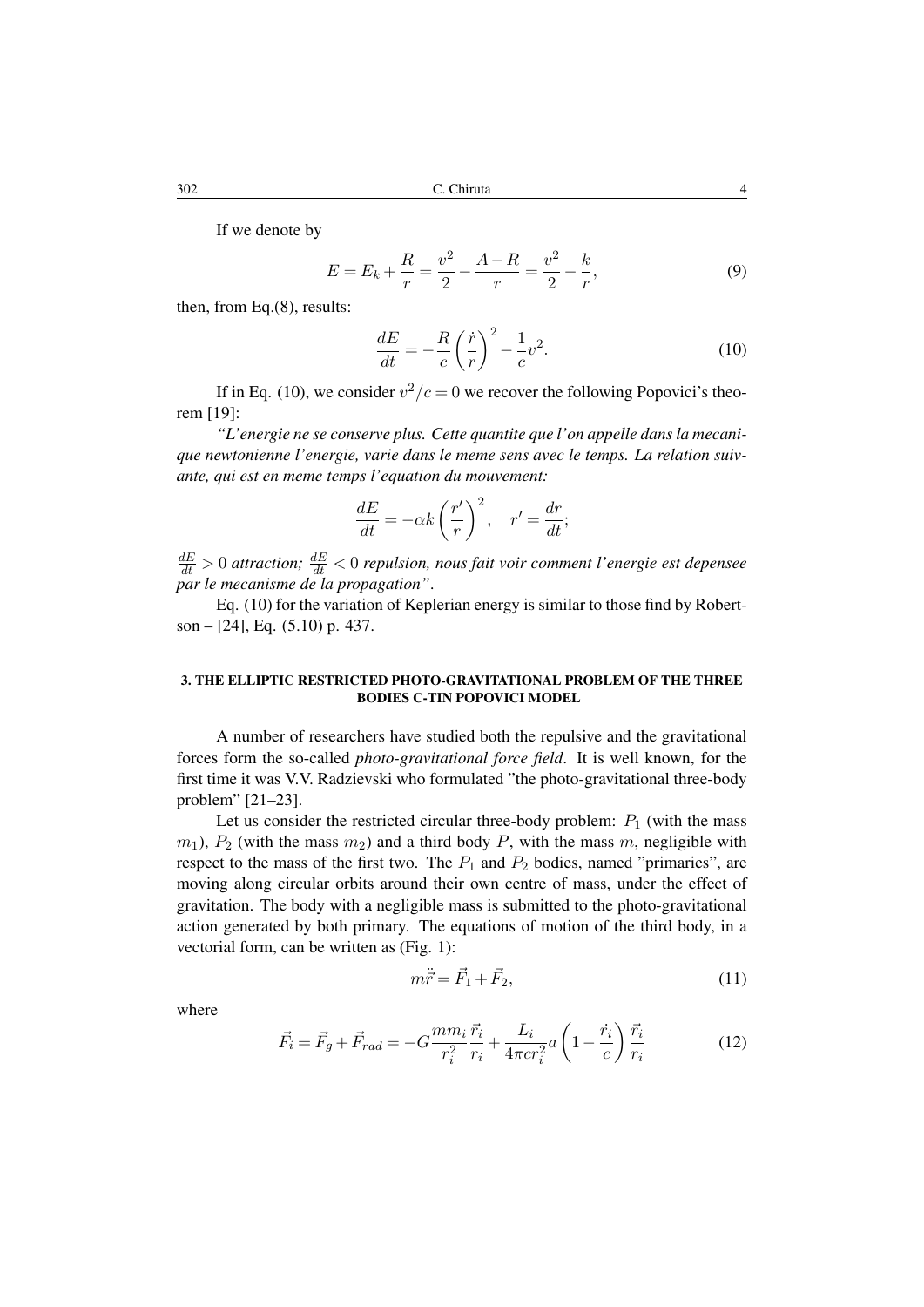is the photo-gravitational action due to body  $P_i$ , where  $L_i$  - the luminosity of body  $P_i$  $(i = 1, 2)$ , c - the speed of light and a - the area of the section on the  $P_1P$  direction.



Fig. 1 – Systems of coordinates.

System of equations that we obtain after calculations (using the notation:  $R_{CP1} =$  $\frac{L_1}{4\pi c}$  and  $R_{CP2} = \frac{L_2}{4\pi c}$ ,  $q_1 = Gm_1 - \frac{R_{PC1}}{\sigma}$ ,  $q_2 = Gm_2 - \frac{R_{PC2}}{\sigma}$ ,  $\sigma = \frac{1}{a}$  $\frac{1}{a}$ ) is [5]:

$$
\begin{cases}\n\ddot{x} - 2n\dot{y} = \dot{r}y + n^2x - \frac{q_1}{r_1^3}(x + R_1) - \frac{R_{CP1}}{\sigma r_1^3} \frac{\dot{r}_1}{c}(x + R_1) \\
-\frac{q_2}{r_2^3}(x - R_2) - \frac{R_{CP2}}{\sigma r_2^3} \frac{\dot{r}_2}{c}(x - R_2), \\
\ddot{y} + 2n\dot{x} = -\dot{r}x + n^2y - \frac{q_1}{r_1^3}y - \frac{R_{CP1}}{\sigma r_1^3} \frac{\dot{r}_1}{c}y - \frac{q_2}{r_2^3}y - \frac{R_{CP2}}{\sigma r_2^3} \frac{\dot{r}_2}{c}y.\n\end{cases} (13)
$$

Next, we will tackle the elliptical case problem. The important change appearing in elliptic case is  $R_1$  and  $R_2$ , so the distances between the mass point and the primary bodies are no longer constant:

$$
R_1 = \frac{m_2}{m_1 + m_2} \cdot \frac{a(1 - e^2)}{1 + e\cos\theta}, \ R_2 = \frac{m_1}{m_1 + m_2} \cdot \frac{a(1 - e^2)}{1 + e\cos\theta}, \tag{14}
$$

where  $R_1$  and  $R_2$  are time variables by means of  $\theta$ , while a is the major semi axis and  $e$  is the eccentricity of the  $P_1$  body orbit. We will analyse which of the elements that appear in the movement equations are influenced by the real anomaly variation θ.

In the elliptical restricted problem of the three bodies, the equilibrium points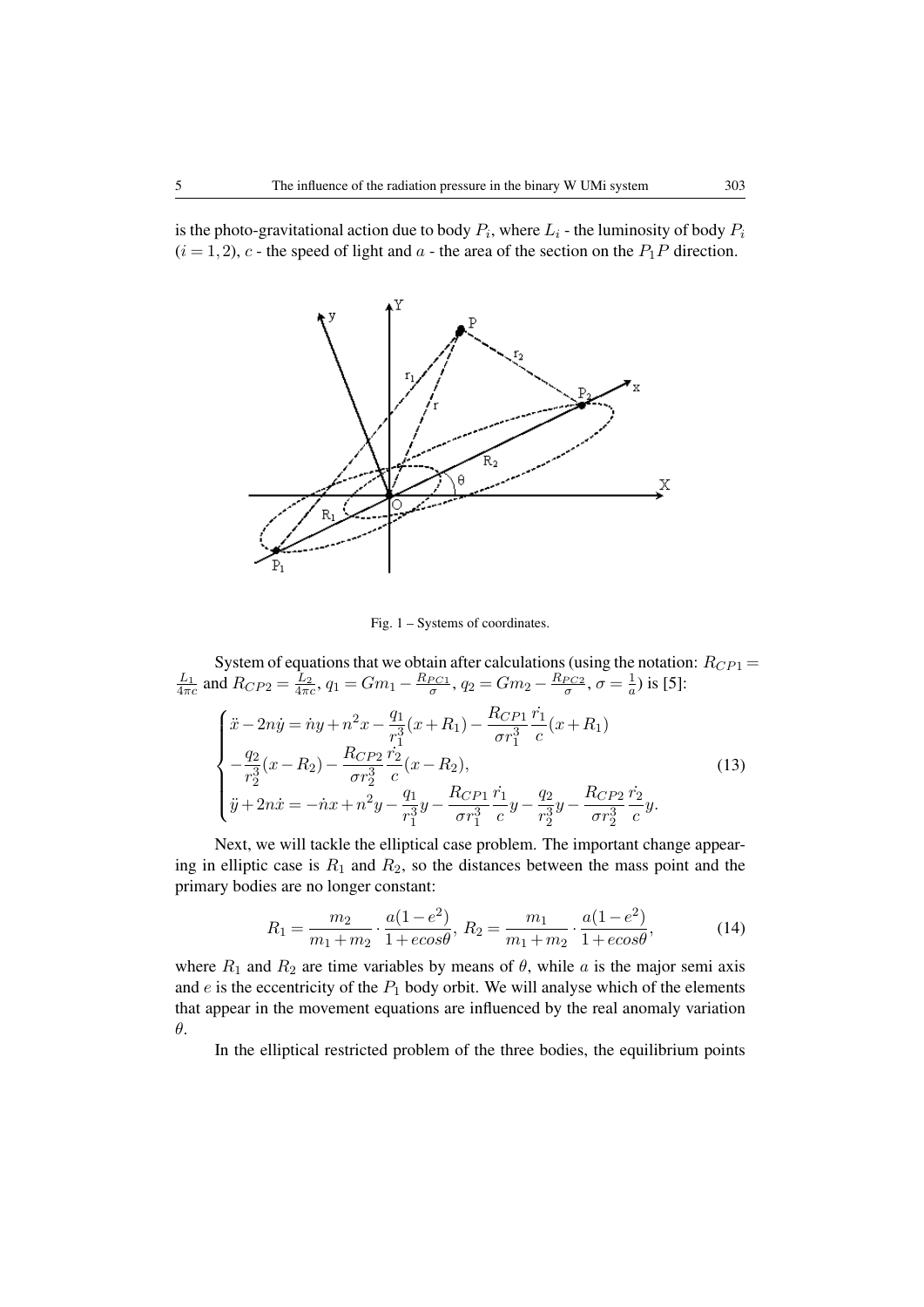cannot be found in the meaning of the restricted circular problem of the three bodies. The state points in the elliptical problem will oscillate round an average value of the position in the circular problem [17].

We are going to develop in this pattern some considerations on the position of the libration collinear points related to the rotating coordination system. We find these points in the system when  $\ddot{y} = \dot{y} = y = 0$ :

$$
\begin{cases}\nn^2x - \frac{q_1 \cdot (x + R_1)}{r_1^3} - \frac{q_2 \cdot (x - R_2)}{r_2^3} - \frac{R_{CP1}}{\sigma r_1^3} \frac{\dot{r_1}}{c}(x + R_1) - \frac{R_{CP2}}{\sigma r_2^3} \frac{\dot{r_2}}{c}(x - R_2) = 0, \\
2n\dot{x} = -\dot{n}x.\n\end{cases} \tag{15}
$$

We make replacements in the relations from (15) and we introduce the terms  $r_1$  and  $r_2$  and we find the equation by replacing  $\dot{R_1}$  and  $\dot{R_2}$  and the values of the terms  $\dot{r_1}$ and  $\dot{r}_2$ ):

$$
\frac{C^2}{p^4} (1 + e \cos \theta)^4 x - \frac{q_1 (x + R_1)}{|x + R_1|^3} - \frac{q_2 (x - R_2)}{|x - R_2|^3} - \frac{R_{CP1} (x + R_1)^2}{\sigma c} \left( \frac{e \sin \theta}{|x + R_1|^4} \left( \frac{e \sin \theta}{1 + e \cos \theta} x + \frac{m_2}{m_1 + m_2} \frac{\sqrt{\mu e \sin \theta}}{\sqrt{a (1 - e^2)}} \right) - \frac{R_{CP2} (x - R_2)^2}{\sigma c} \left( \frac{e \sin \theta}{|x - R_2|^4} \left( \frac{m_1}{1 + e \cos \theta} x + \frac{m_1}{m_1 + m_2} \frac{\sqrt{\mu e \sin \theta}}{\sqrt{a (1 - e^2)}} \right) = 0.
$$
 (16)

This equation can be solved on the intervals determined by the explanation of modules using the techniques from the numerical analysis whose parameter is the true anomaly. The variation of the ratio  $\beta_1$ , and similar for  $\beta_2$ , for the forces which are determined by the first primary body during the orbital movement can be calculated as follows  $(i = 1, 2)$ :

$$
\beta_i = \frac{F_{Ri}}{F_{Gi}} = \frac{L_i}{4\pi\sigma c G m_i} \left(1 - \frac{\dot{r}_i}{c}\right). \tag{17}
$$

This ratio is no longer constant, as in the case of the circular photo-gravitational problem of three bodies, because the term  $\dot{r}_i$  appears and depends on the true anomaly. Starting from the relation (17), we may search the variation of ratio between the radiation force and the force of gravity reacting on the test particle from both stars of the binary system, depending on the true anomaly, knowing the particle radius and the material which makes it up.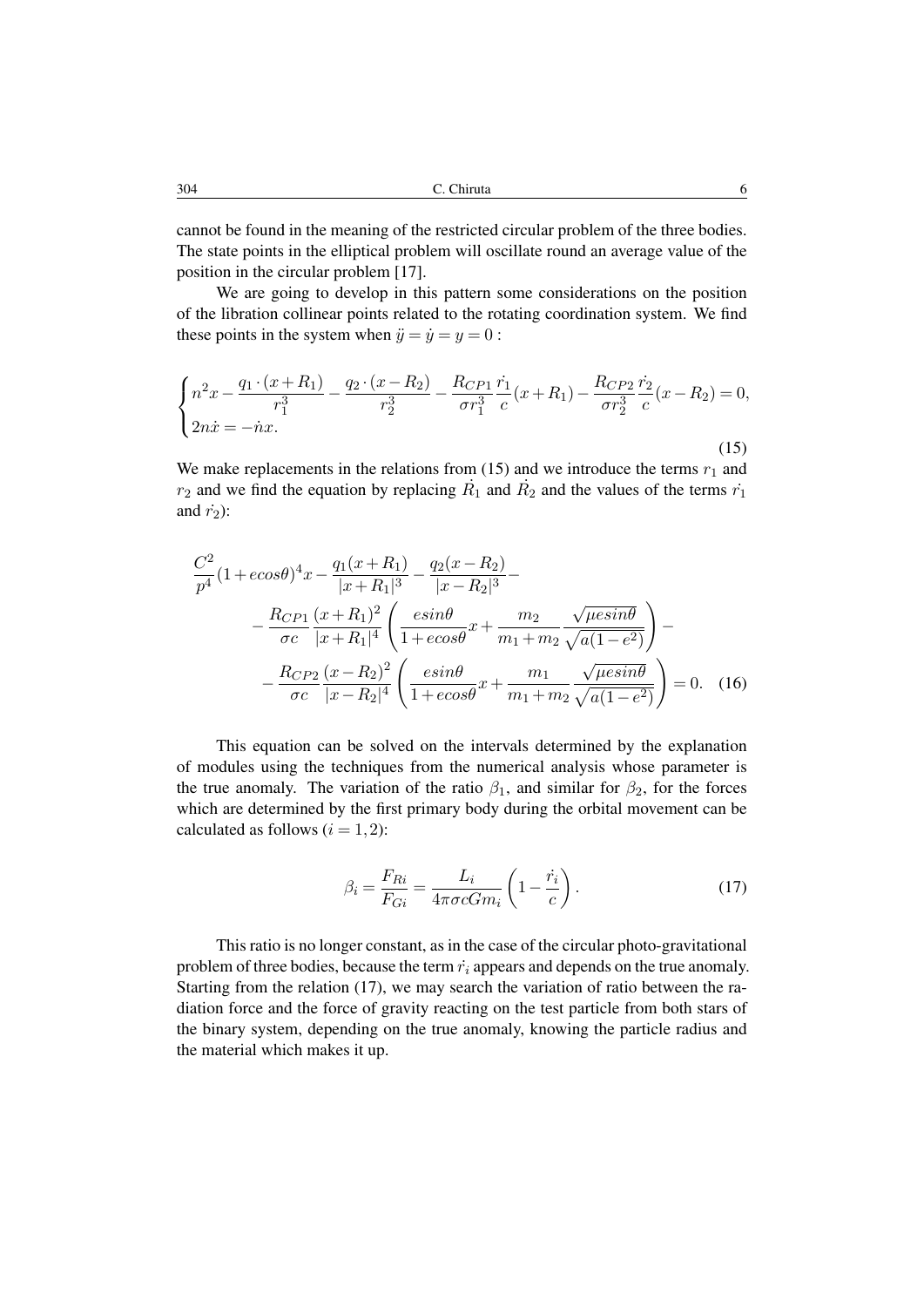# 4. THE INFLUENCE OF THE DIRECT RADIATION PRESSURE IN THE CASE OF W UMi BINARY SYSTEM

Let there be a spherical silicon particle in the binary W UMi system. In this section we will try to solve the following problems:

The trajectory of the particle in an inertial system, considering the radiation pressure. The trajectory of the particle in a rotating system, considering the radiation pressure. The particles equilibrium points.

We will use as an example the elliptical binary system W UMi of  $e = 0.09$ eccentricity. We used the conditions found in the Svechnikov catalogue [26] and we got the necessary parameters within the calculations for the binary system W UMi [16].

The mass of the first star,  $m_1 = 5.76839 \cdot 10^{30}$  kg, the mass of the second star,  $m_2 = 2.486375 \cdot 10^{30}$  kg, the distance between the system components,  $a =$ 67.11575 $\cdot$  10<sup>8</sup> m, the system period,  $P = 147134.9816$  s, the luminosity of the first star,  $L_1 = 2.528333 \cdot 10^{28}$  w, the luminosity of the second star,  $L_2 = 2.102719$ .  $10^{27}$  w, the silicon particle density,  $\rho = 2330 \text{ kg/m}^3$ .

The units of measurement that we will use thenceforth are: for mass  $m_1+m_2 =$ 1, for lengths  $a = 1$ , for time  $P = 2\pi$ . From the third Kepler's law results the fact that  $G = 1$ . That is the meter, kilogram and second become: 1 m = 1.48996 · 10<sup>-10</sup> units of length; 1 kg =  $0.12114215 \cdot 10^{-30}$  units of mass; 1 s =  $4.2681896 \cdot 10^{-5}$  units of time.

Other consequences:  $m_1 = 0.6988$  units of mass,  $m_2 = 0.3012$  units of mass,  $a = 1, L_1 = 8.7447939 \cdot 10^{-10}$  units of luminosity,  $L_2 = 7.2727149 \cdot 10^{-11}$  units of luminosity,  $c = 1.0472 \cdot 10^3$  units of velocity,  $\rho = 85.334$  units of density,  $\omega_k = 1$ Keplerian angular velocity.

We can find out the variation of the ratios  $\beta_1$  and  $\beta_2$  in a relatively simplified way, when the infinitesimal point is in a collinear state point  $(y = 0)$ .

$$
\begin{cases}\n\beta_1 = \frac{L_1}{4\pi\sigma c G m_1} \cdot \left[ 1 - \frac{1}{c} \left( \frac{e \sin \theta}{1 + e \cos \theta} x + \frac{m_2}{m_1 + m_2} \frac{\sqrt{\mu e \sin \theta}}{\sqrt{a(1 - e^2)}} \right) \right], \\
\beta_2 = \frac{L_2}{4\pi\sigma c G m_2} \cdot \left[ 1 - \frac{1}{c} \left( \frac{e \sin \theta}{1 + e \cos \theta} x - \frac{m_1}{m_1 + m_2} \frac{\sqrt{\mu e \sin \theta}}{\sqrt{a(1 - e^2)}} \right) \right].\n\end{cases} (18)
$$

In order to calculate the values of  $\beta_1$  and  $\beta_2$  we will use the relation [25]:

$$
\beta_i = \frac{s^3 \cdot L_i}{4 \cdot \pi \cdot \sigma \cdot c \cdot G \cdot m_3 \cdot m_i},\tag{19}
$$

where the mass of the silicon particle is expressed by the relation  $m_3 = \frac{4 \cdot \pi \cdot s^3}{3}$  $rac{\pi \cdot s^3}{3} \cdot \rho$ s is the radius of the infinitesimal particle and  $\rho$  the silicon's density. Thus, we will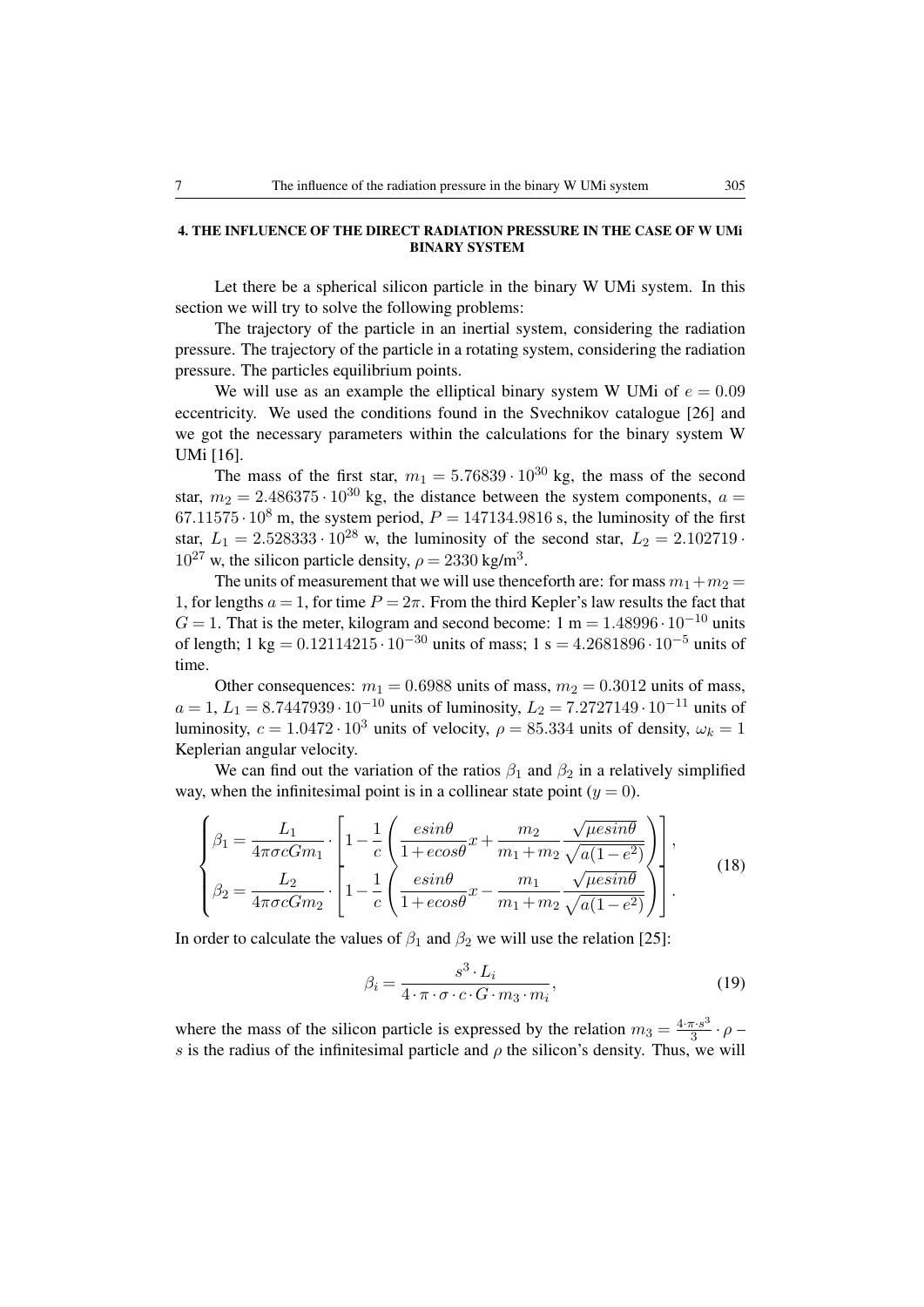obtain:

$$
\beta_1 = \frac{L_1}{16 \cdot \pi \cdot \sigma \cdot c \cdot G \cdot m_1}, \beta_2 = \frac{L_2}{16 \cdot \pi \cdot \sigma \cdot c \cdot G \cdot m_2}.
$$
\n(20)

That is, according to the calculations, in the new system of units:

$$
\beta_1 = 0.8361 \cdot 10^{-15} \cdot \frac{1}{s}, \beta_2 = 0.1613 \cdot 10^{-15} \cdot \frac{1}{s}.
$$
 (21)



Fig. 2 – The variation of the parameters  $\beta_1$  and  $\beta_2$  according to the test particle's radius  $s * 10^{-15}$ .

We notice the fact that the two parameters depend on the test particle's radius which will be used as follows: when the radius increases the value of the  $\beta_1$  and  $\beta_2$ parameters decreases (Fig. 2), a fact that leads to a low influence of the radiation pressure.

The equations of the equipotential surfaces are:

$$
U(x,y,z) = \frac{\omega_k(x^2 + y^2)}{2} + \frac{(1 - \beta_1)Gm_1}{r_1} + \frac{(1 - \beta_2)Gm_2}{r_2} = const.
$$

If the test particle's radius  $s = 1.55 \cdot 10^{-15}$  units of length, we obtain three collinear equilibrium points:  $x_{L1} = 1.2031$ ,  $x_{L2} = 0.19966$ ,  $x_{L3} = -0.9261$ , we obtain two triangular equilibrium points  $x_{L4} = 0.16019$ ,  $y_{L4} = 0.831805$ ;  $x_{L5} =$  $0.16019, y_{L5} = -0.831805.$ 

# Remark:

In this case the equilibrium points outside the orbital plane do not exist.

We can calculate different constants for the equipotential surfaces that pass through the equilibrium points: for  $L_1$  point  $C_{L_1} = 1.472757578$ ; for  $L_2$  point  $C_{L_2} =$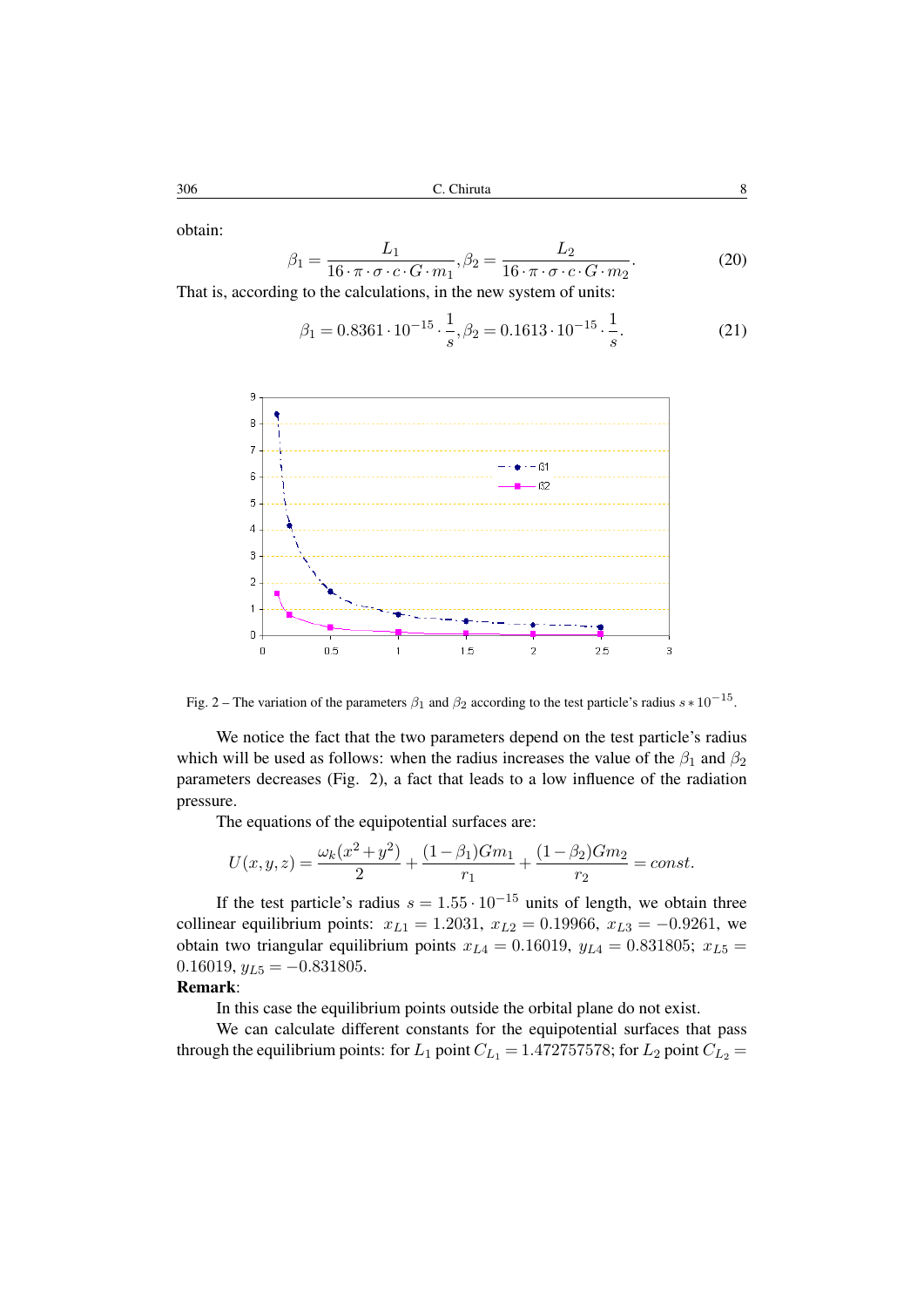0.1218154732; for  $L_3$  point  $C_{L_3} = 0.77776919$ ; for  $L_4$  and  $L_5$  similar point  $C_{L_4} =$ 1.286824204.

#### 5. CONCLUSIONS

Starting from the motion of an infinitesimal particle in the gravitational and photo-gravitational fields of a star, we have deduced that a bigger influence of the term introduced by C-tin Popovici will appear when the particle moves within a system formed by two luminous bodies. In the W UMi system, binary system with  $e = 0.09$  eccentricity, we have determined that there are no equilibrium points outside the orbital plane, we have determined the collinear libration points and the equations of the equipotential areas. We have discovered that for the silicon particle, the  $\beta_1$  and  $\beta_2$  ratios are influenced by the true anomaly and by the radius of the particle.

*Acknowledgements.* The author thanks Dr. Vasile Mioc, Dr. Tiberiu Oproiu and Dr. Rodica Roman for the useful discussions and the observations received for this paper.

#### **REFERENCES**

- 1. M.C. Anisiu, Ann. St. Univ. Al.I. Cuza Iasi 16, 115 (1995).
- 2. M.C. Anisiu, Rom. Astron. J. 5, 49 (1995).
- 3. M.C. Anisiu, Rom. Astron. J. 13, 171 (2003).
- 4. M. Barbosu, T. Oproiu, General Mathematics 12(2), Univ. "Lucian Blaga", Sibiu, 19 (2004).
- 5. C. Chiruta, Rom. Astron. J. 18(Suppl.), 177 (2008).
- 6. G.F. Chorny, Celest. Mech. 97(4), 229-248 (2007).
- 7. Ioannis Haranas, V. Mioc, Astrophys. Space. Sci. 331(1), 289-294 (2011).
- 8. B. Ishwar, A. Elipe, Astrophys. Space. Sci. 277(3), 437-446 (2001).
- 9. J. Klacka, Earth, Moon, and Planets 59(1), 41-59 (1992).
- 10. J. Klacka, Earth, Moon, and Planets 61(2), 119-124 (1993).
- 11. B.S. Kushvah, J.P. Sharma, B. Ishwar, Astrophys. Space. Sci. 312(3-4), 279-293 (2007).
- 12. V.V. Markellos, E. Perdios, P. Labropoulou, Astrophys. Space. Sci. 194(2), 207-213 (1992).
- 13. V.V. Markellos, E. Perdios, C. Georghiou, Astrophys. Space. Sci. 199(1), 23-33 (1993).
- 14. V. Mioc, C. Blaga, Rom. Astron. J. 11, 45 (2001).
- 15. V. Mioc, C. Blaga, Serb. Astron. J. 165, 9 (2002).
- 16. Y. Nakamura, K. Asada, R. Sato, Inf. Bull. Var. Stars, no. 4647 (1998).
- 17. H.J. Pernicka, M.Sc. Thesis, Purdue University, West Lafayette (1986).
- 18. C. Popovici, Bull. Astron. 3, 257 (1923).
- 19. C. Popovici, C. R. Acad. Sci. Paris 208, 2052 (1939).
- 20. J.H. Poynting, Proc. Phys. Soc. London 19, 475 (1903) .
- 21. V.V. Radzievski, Astron. J. 27, 249 (in russian) (1950).
- 22. V.V. Radzievski, Astron Zh. 30(3), 265 (in russian) (1953).
- 23. V.V. Radzievski, Astron Zh. 27, 178 (in russian) (1966).
- 24. H.P. Robertson, Mon. Not. Roy. Astron. Soc. 97, 423 (1937).